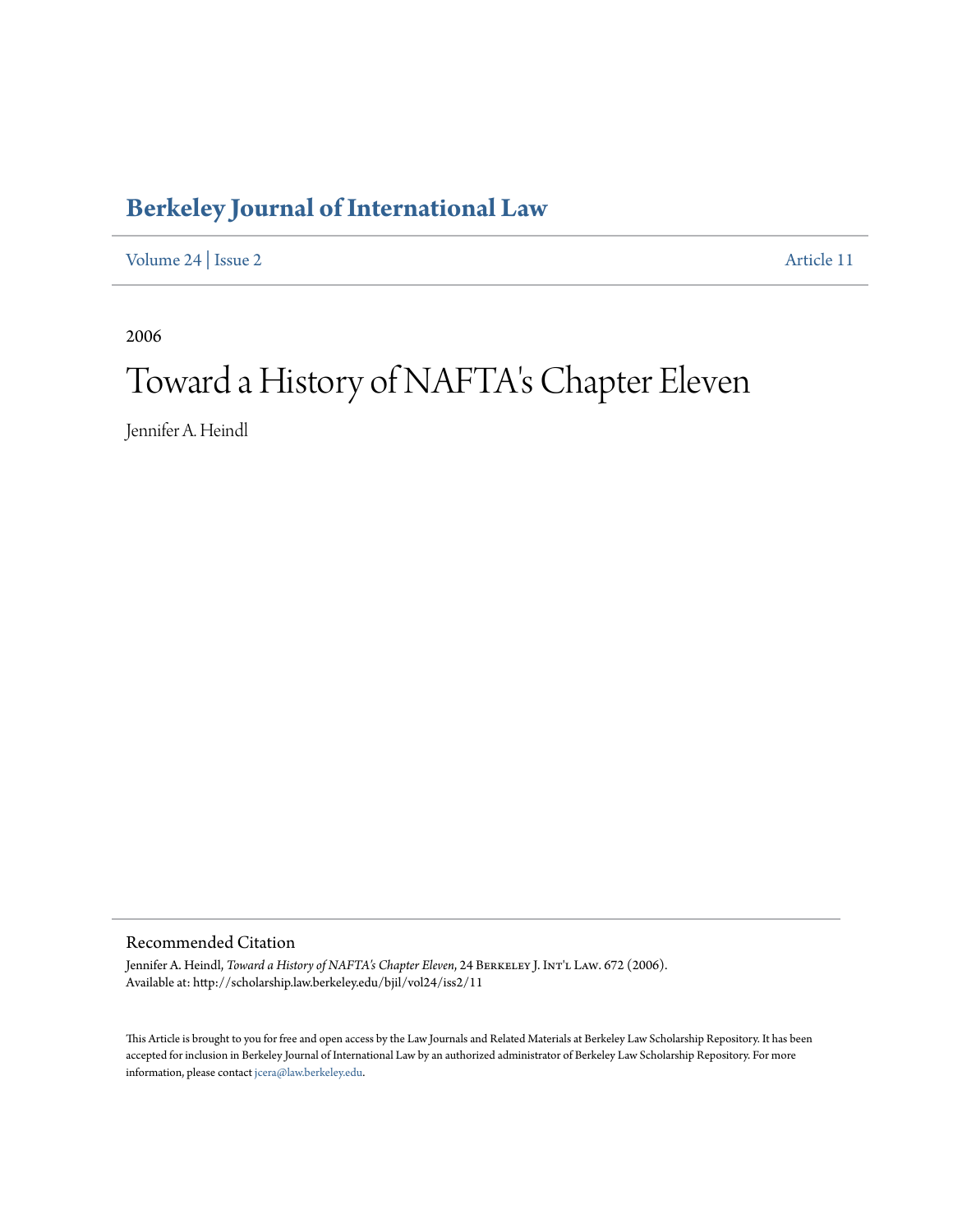## **Toward a History of NAFTA's Chapter Eleven**

### By Jennifer **A.** Heindl

#### I.

#### **INTRODUCTION**

Most commentators agree that Chapter Eleven on investment is one of the most important sections of the North American Free Trade Agreement  $(NAFTA).$ <sup>1</sup> Over ten years after the passage of NAFTA, Chapter Eleven continues to be controversial, not least because preliminary drafts of the Free Trade Agreement of the Americas contain an investment chapter that is virtually identical to NAFTA's.<sup>2</sup> Supporters see Chapter Eleven as necessary to allow companies to rationalize regional production and improve global competitiveness. 3 Skeptics see a threat to sovereign immunity and interference with the sovereign's regulatory powers.<sup>4</sup>

Perhaps the most innovative aspect of the investment chapter is the adjudicatory regime it implements, giving investors the right to require the arbitration of disputes with state parties. The Chapter Eleven dispute settlement procedures thus allow an investor to do something that was not possible under any previous multilateral trade agreement, all of which required that the investor's state pursue its citizen's claim.<sup>5</sup> This provision of NAFTA has raised the hackles of those who view it as a means for corporations to interfere with the sovereign rights of party nations to establish policies that may hurt investors'

**<sup>1.</sup>** North American Free Trade Agreement, U.S.-Can.-Mex., Dec. 17, 1992, 32 I.L.M. 289 (1993), *available at* http://www.nafta-sec-alena.org [hereinafter NAFTA] (last visited Mar. 17, 2006).

<sup>2.</sup> Laura Altieri, *NAFTA and the FTAA: Regional Alternatives to Multilateralism,* 21 BERKELEY **J. INT'L** L. 847, 870 (2003).

*<sup>3.</sup> See* Daniel Price, *An Overview of the NAFTA Investment Chapter: Substantive Rules and Investor-State Dispute Settlement,* 27 **INT'L** LAW. 727 (1993).

*<sup>4.</sup> See* Public Citizen, NAFTA Chapter 11 Cases: Bankrupting Democracy (2001), *available* at http://www.citizen.org/documents/ACF186.PDF. (last visited Mar. 17, 2006).

*<sup>5.</sup> See* NAFTA, *supra* note **1,** art. 1110, *available at* http://www.nafla-secalena.org/DefaultSite/index-e.aspx?DetailID=160#A1110 (last visited Mar. 5, 2006).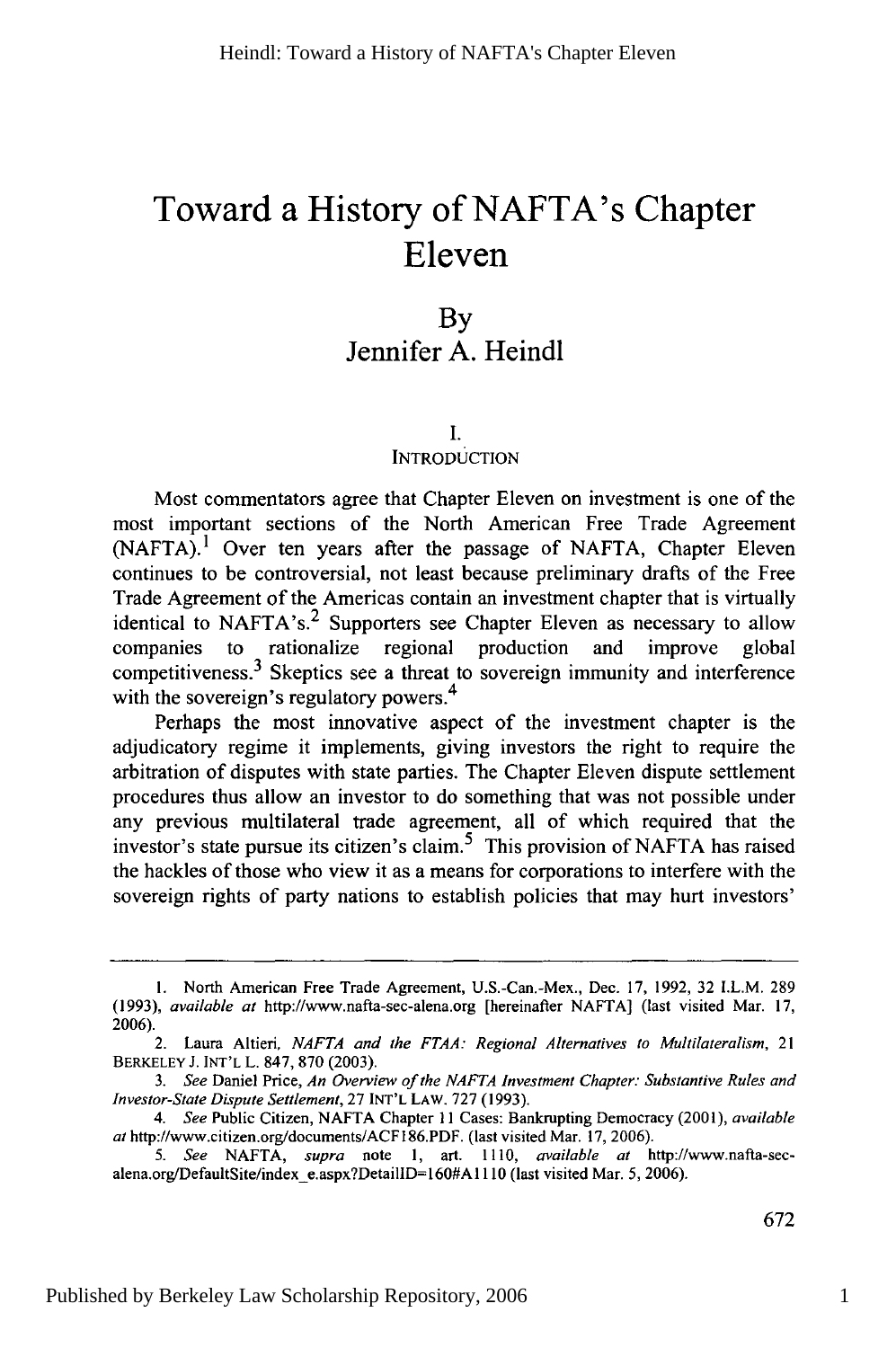bottom line.<sup>6</sup>

Traditionally, industrialized states and transnational corporations have favored arbitration for the resolution of investment disputes, while developin countries were often coerced into accepting such dispute resolution procedures. The dispute resolution mechanism of NAFTA, pushed especially by the United States, was intended particularly to restrain Mexico, with its autarchic government and history of nationalizing the petroleum industry.<sup>8</sup> Ironically, since NAFTA's implementation far more investor-state disputes have been initiated against Canada and the United States than against Mexico.  $9$  Criticism of investment arbitration has come from a new comer, and reached a new pitch, as politicians and domestic interest groups in the US and Canada voice concerns about sovereignty and adjudicatory transparency. Further anxiety surrounds questions of the exact scope of Chapter Eleven, which purposefully defines both investment and expropriation in terms that can be interpreted quite broadly.<sup>10</sup>

But how did we get to Chapter Eleven? Only recently the negotiating drafts of Chapter Eleven were released by the state parties, though without any commentary.<sup>11</sup> The negotiators of NAFTA and of Chapter Eleven in particular have offered little detailed information about the course of negotiations. The post-facto reports of negotiators that do exist tend naturally to present a smooth narrative of goodwill and mutual compromise, free from rancor.<sup>12</sup> We are thus left to interpret the various drafts as best we can to present some account of the negotiation: the players, their goals, their wins, and their losses.

Chapter Eleven, as ultimately formulated, established a substantive standard, an ad hoc tribunal that was available to investors in place of national courts. The strategic space of the resulting dispute-resolution body is tightly delimited, offering little room for institutional expansion.<sup>13</sup> As such, it represents an almost total victory for investor parties whose interests coincided largely with those of the United States negotiators. Canada, the most wary participant, could be seen as the least successful party, though it managed to preserve national review of some foreign investment.<sup>14</sup> With Mexico willing to follow the United States' lead, Canada was unable to get the more independent

*<sup>6.</sup> See* Public Citizen, *supra,* note 4.

<sup>7.</sup> Guillermo Aguilar Alvarez & William W. Park, *The New Face of Investment Arbitration,* 28 YALE J. INT'L LAW 365, 367 (2003).

<sup>8.</sup> RALPH H. FOLSOM, MICHAEL WALLACE GORDON & DAVID LOPEZ, NAFTA: A PROBLEM-ORIENTED COURSEBOOK **25-28** (2000).

<sup>9.</sup> For a "score card" of NAFTA investment disputes, see Alvarez & Park, *supra* note 7, at 401-07.

**<sup>10.</sup>** HEMISPHERIC SOCIAL ALLIANCE, BRIEFING PAPER SERIES: TRADE **AND** INVESTMENT, VOL. 2, No. 5, NAFTA INVESTOR RIGHTS PLUS 5 (2001), *available at* http://www.policy altematives.ca/documents/National\_Office\_Pubs/brief2\_5.pdf; *see also* Price, *supra* note 3.

<sup>11.</sup> NAFTA, *supra* note 1. Drafts of Chapter Eleven are available at http://www.dfaitmaeci.gc.ca/tna-nac/disp/trilateral\_neg-en.asp (last visited Mar. 17, 2006).

<sup>12.</sup> *See, e.g.,* Keith Bradsher, *Economic Accord Reached by U.S., Mexico, and Canada to Lower Trade Barriers,* N.Y. TIMES, Aug. 13, 1992, at Al.

<sup>13.</sup> *See, e.g., id.*

<sup>14.</sup> NAFTA, *supra* note 1, Annex 1138.2.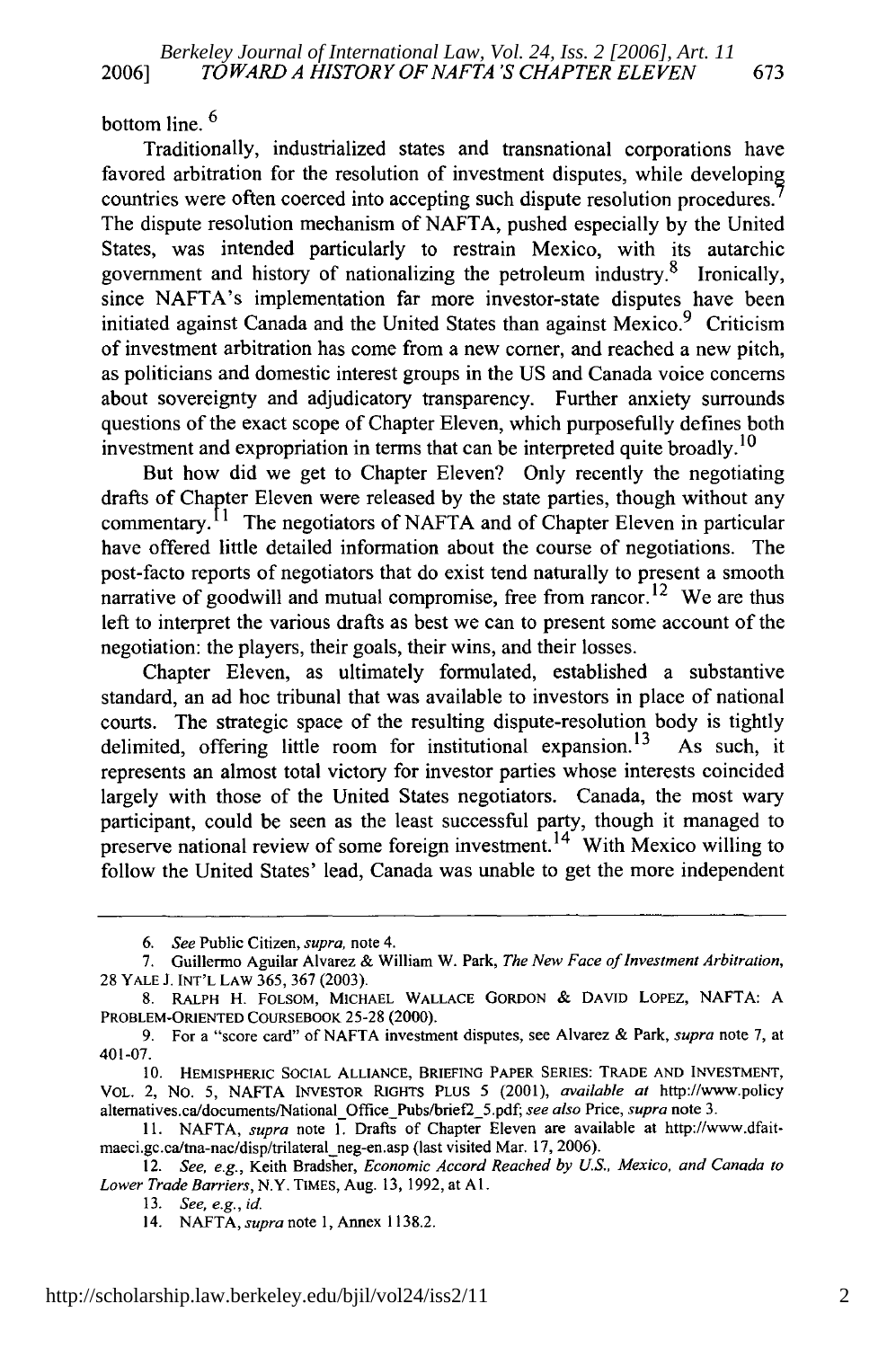and institutionalized dispute-resolution body it favored; one that it had gotten in the Canada United States Free Trade Agreement (CUFTA), where the treatyestablished Commission was empowered to settle disputes.<sup>15</sup> Mexico, economically the weakest party and anxious to entice American investment, had to play a careful game. While willing to concede to American wishes on most issues, the Mexican government was constrained by domestic politics to avoid *appearing* overly subservient to American demands.

In Part II, I briefly describe Chapter Eleven's major provisions and the dispute resolution procedure it established. In Part III, I discuss the background and lead-up to negotiation. What sort of domestic and international concerns were at work going into the negotiations? What did the players want? In Part IV, I discuss the negotiations on investment as revealed in the drafts and other sources describing major points of conflict and how they were ultimately resolved. In the last section, I briefly discuss the implications of the negotiating history both for those who have praised Chapter Eleven as a much-needed innovation and those who have critiqued it as a threat to national sovereignty.

II.

#### CHAPTER **ELEVEN** OF NAFTA

Chapter Eleven of NAFTA provides broad protection to US, Mexican, and Canadian investors, including incorporated and unincorporated entities, state entities, and natural persons, who own or control investments in the territory of any of the state parties not their own. Section A of Chapter Eleven defines the standards for treatment of investors by the state parties. NAFTA parties must treat NAFTA investors and investments as favorably as they treat non-NAFTA investors (most-favored nation treatment) and domestic investors in like  $circ$   $^{16}$  NAFTA parties must ensure that investors enjoy minimum standards of treatment prescribed by international law, including due process.<sup>17</sup> NAFTA parties may not impose or enforce specified performance requirements for the establishment, operation, management, conduct and operation of investments.18 Most controversially, that NAFTA parties may not expropriate investments (neither directly nor indirectly, nor through any measures tantamount to expropriation, unless such expropriation is non-discriminatory) is established in pursuit of a public purpose, meets international minimum standards of treatment, and is accompanied by compensation at fair market value. **19**

A major innovation of NAFTA is its establishment of a procedure by which a private investor may initiate a claim against a NAFTA party when any of the

<sup>15.</sup> *See* Canada-U.S. Free Trade Agreement, art. 1608, H.R. Doc. No. 216, 100th Cong., 2d Sess. 2977 (1988), *reprinted in* 27 I.L.M. 281 [hereinafter CUFTA].

<sup>16.</sup> NAFTA, *supra* note 1, arts. 1102-03.

<sup>17.</sup> *Id.* art. 1105.

<sup>18.</sup> *Id.* art. **1106.**

**<sup>19.</sup>** *Id.* art. **1110.**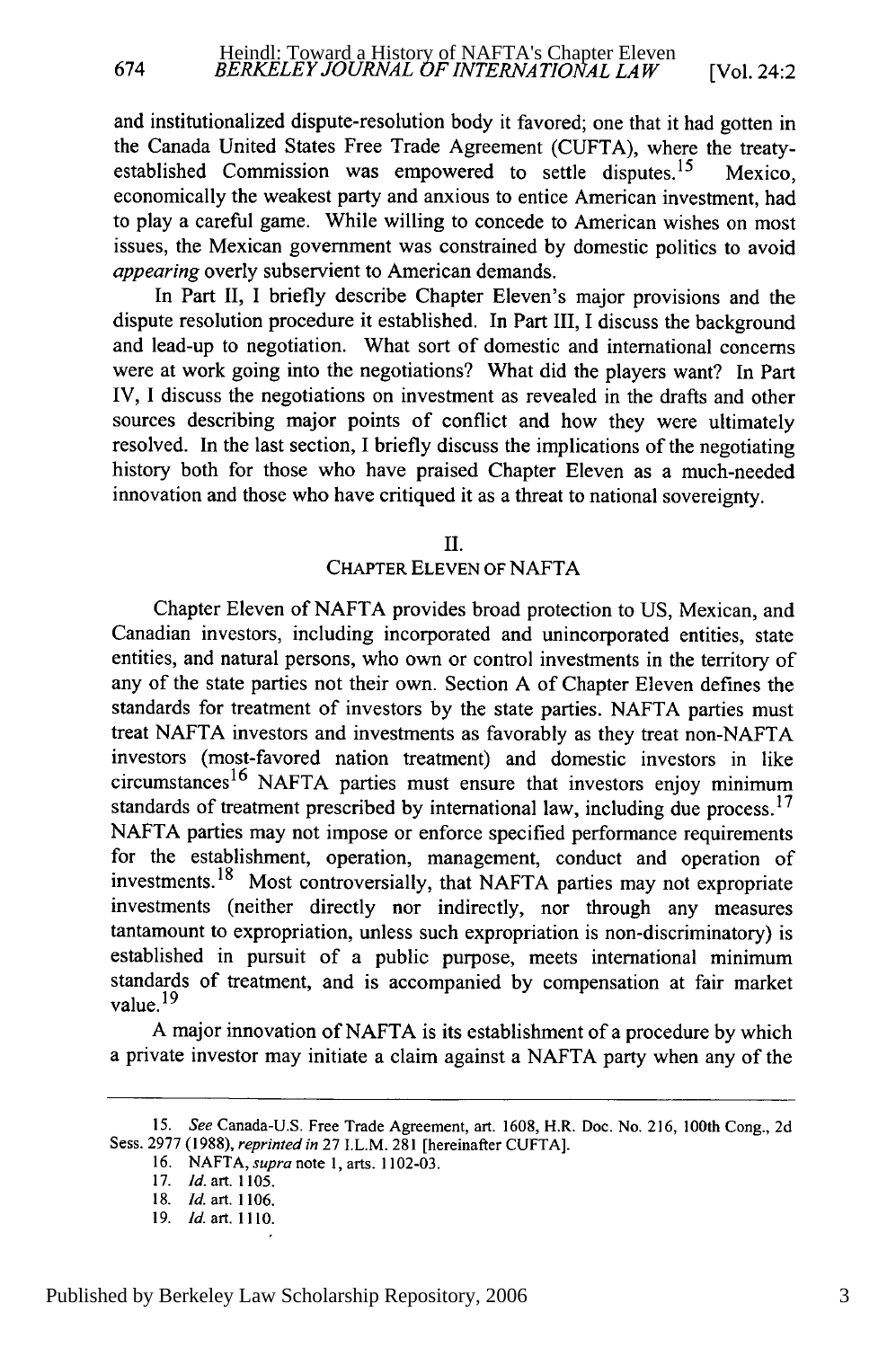above-described commitments are not met.<sup>20</sup> The NAFTA investment disputesettlement procedure thus most closely resembles those that exist in the many bilateral investment treaties (BITs) which have proliferated over the last twenty  $years.<sup>21</sup>$ 

Under Chapter Eleven, disputes between investors and state parties are settled through negotiation and arbitration. At least six months after an alleged violation and written notice of the claim, but not more than three years from when the investor knew or should have known of the alleged violation, a NAFTA investor may submit a claim to either the International Centre for the Settlement of Investment Disputes ("ICSID") under either the Convention on the Settlement of Investment Disputes between States and Nationals of Other States (the "Convention"). In the event that either the investor's home government or the host state is not a signatory to the Convention, the claim may be submitted under the ICSID Additional Facility Rule.<sup>22</sup> Alternatively, a dispute may be submitted to the United Nations Commission on International Trade Law  $("UNCITRAL").<sup>23</sup>$ 

The investor and the state-party must engage in a ninety-day consultation prior to initiating arbitration, to attempt to resolve their dispute. If the dispute is not resolved during this period, the investor can request binding arbitration.<sup>24</sup> The challenged state must agree to arbitration, and state parties must implement the ruling of the arbitration panel if it finds expropriation or an act "tantamount to expropriation" has taken place. $25$ 

The arbitration tribunal consists of three arbitrators, one chosen by the challenged state-party, one by the investor, and the third chosen jointly by the other two arbiters.<sup>26</sup> If the panel finds a violation of Chapter Eleven it can order the state to pay compensation to the investor for lost profits and related losses during the existence of the policy or act that has violated NAFTA, as well as future lost profits resulting from a continuing act or policy.<sup>27</sup> The panel cannot force the state-party to reverse a policy that it finds violates NAFTA; it can only require the state-party to make "fair and equitable" compensation to the investor for losses resulting from the policy.<sup>28</sup>

Chapter Eleven arbitration is available only for investors with complaints against state parties other than their own.<sup>29</sup> A Canadian, for example, cannot

<sup>20.</sup> Azinian v. Mexico, Final Award, ICSID Case No. ARB(AF)/97/2 para. 82 (NAFTA Ch. 11 Arb. Trib., Nov. 1, 1999).

<sup>21.</sup> MAXWELL A. CAMERON AND BRIAN W. TOMLIN, THE MAKING OF NAFTA: HOW THE DEAL WAS DONE 100 (2000).

<sup>22.</sup> NAFTA, *supra* note 1, art. 1120.

<sup>23.</sup> Id.

<sup>24.</sup> *Id.* art. 1119.

<sup>25.</sup> Id. arts. 1122,1136.

<sup>26.</sup> *Id.* art. 1123; *see also* art. 1126 (allowing consolidation of claims before a tribunal consisting of arbitrators chosen by the Secretary-General).

<sup>27.</sup> *Id.* at art. 1135.

<sup>28.</sup> Id

<sup>29.</sup> **Id.** art. 1117.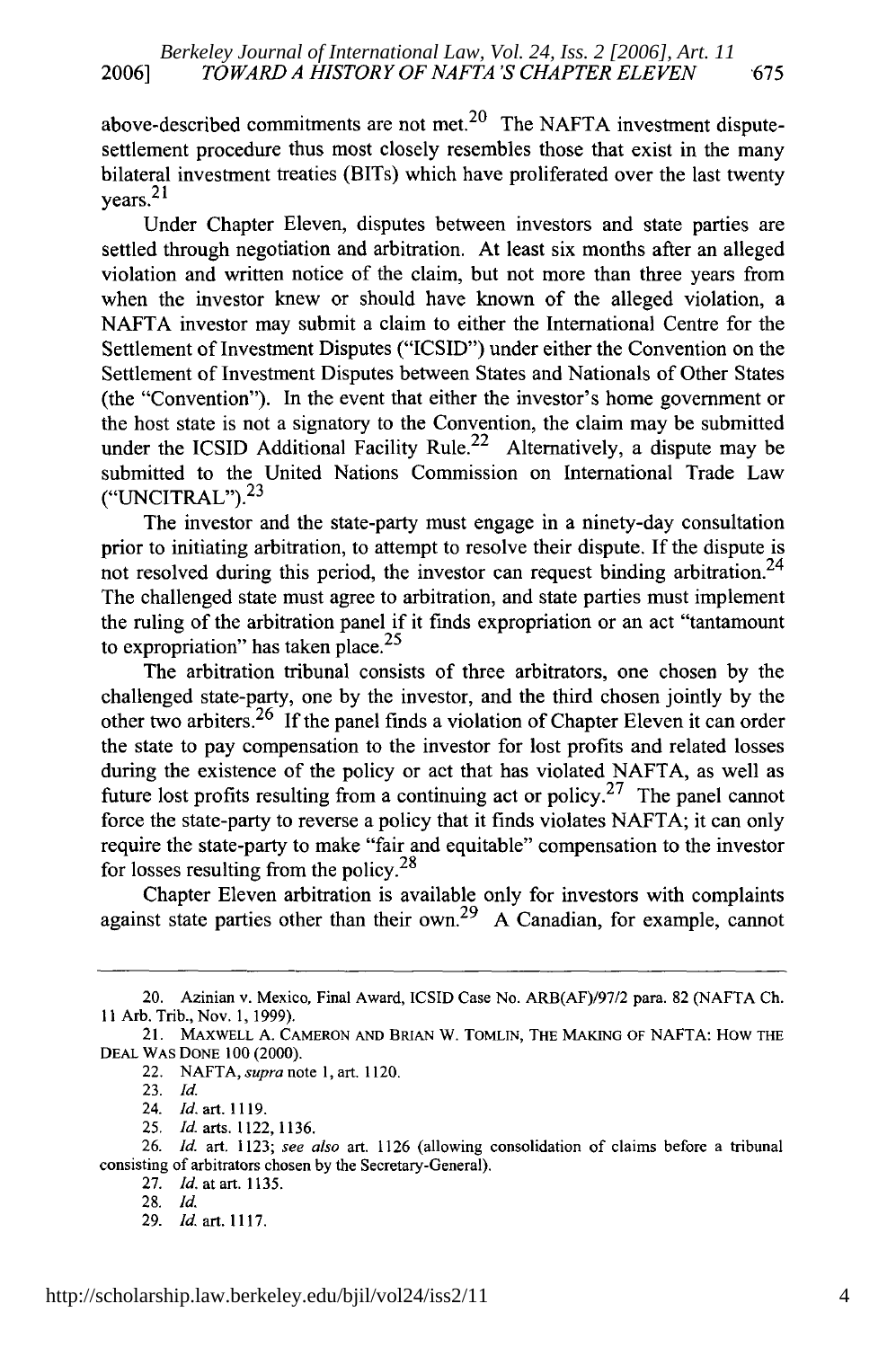pursue Chapter Eleven arbitration for a Canadian policy that costs him profits; the dispute must be international in character. Investors can challenge the policies or actions of sub-national govermnents (regional, state, local) but only by way of the national government of the state-party.  $30$ 

#### III.

#### THE POLITICAL **AND ECONOMIC CONTEXT**

#### *A. The United States*

While NAFTA's investment arbitration procedures have attracted a great deal of anxiety in the United States in the ten plus years since the agreement was signed, investment arbitration has long played a role in US trade policy. In the wake of the American Revolution, the Jay Treaty of 1794 granted British creditors the right to arbitrate claims for losses in the struggle for independence.<sup>31</sup> In the wake of the Civil War, in the Alabama Claims case, an international tribunal of arbitrators awarded the United States millions in damages against Great Britain, which had allowed its ports to be used for the construction of Confederate ships. 32 More recently the United States, like other developed nations has favored investment arbitration in its bilateral investment treaties, a preference that it brought to the NAFTA negotiating table.<sup>33</sup>

From the onset of negotiations the US insisted that all issues be on the table, including issues that were extremely sensitive to Mexico, like petroleum, and to Canada, like culture.<sup>34</sup> Trade groups in the US pressed for a comprehensive removal of not only trade, but also investment restrictions.<sup>35</sup> The US wanted the widest, most pro-investment measures it could get, which, considering the power differentials between the Parties, was not an unreasonable thing to expect.

#### *B. Canada*

Canada and the United States have had an extensive and relatively open trade relationship since the nineteenth century. Yet negotiations toward a free trade agreement repeatedly failed, largely because of fears within Canada, first of outright annexation and then of economic domination. Not until 1986 did the negotiations that led to the Canada-United States Free Trade Area Agreement begin. 36 CUFTA entered into effect in **1989. <sup>37</sup>**

<sup>30.</sup> *Id.*

<sup>31.</sup> Barton Legum, *Federalism, NAFTA Chapter 11 and the Jay Treaty of 1794,* ICSID **NEWS,** Spring 2001, *available at* http://www.worldbank.org/icsid/news/ news.htm. (last visited Mar. 17, 2006).

<sup>32.</sup> *See* **THOMAS WILLING BALACH, THE** ALABAMA ARBITRATION **(1900).**

<sup>33.</sup> **CAMERON &TOMLIN,** *supra* note 21, at 100.

<sup>34.</sup> *Id.* at 77.

<sup>35.</sup> Id.

**<sup>36.</sup>** MARYSE ROBERT, **NEGOTIATING** NAFTA: **EXPLAINING** THE **OUTCOME IN** CULTURE,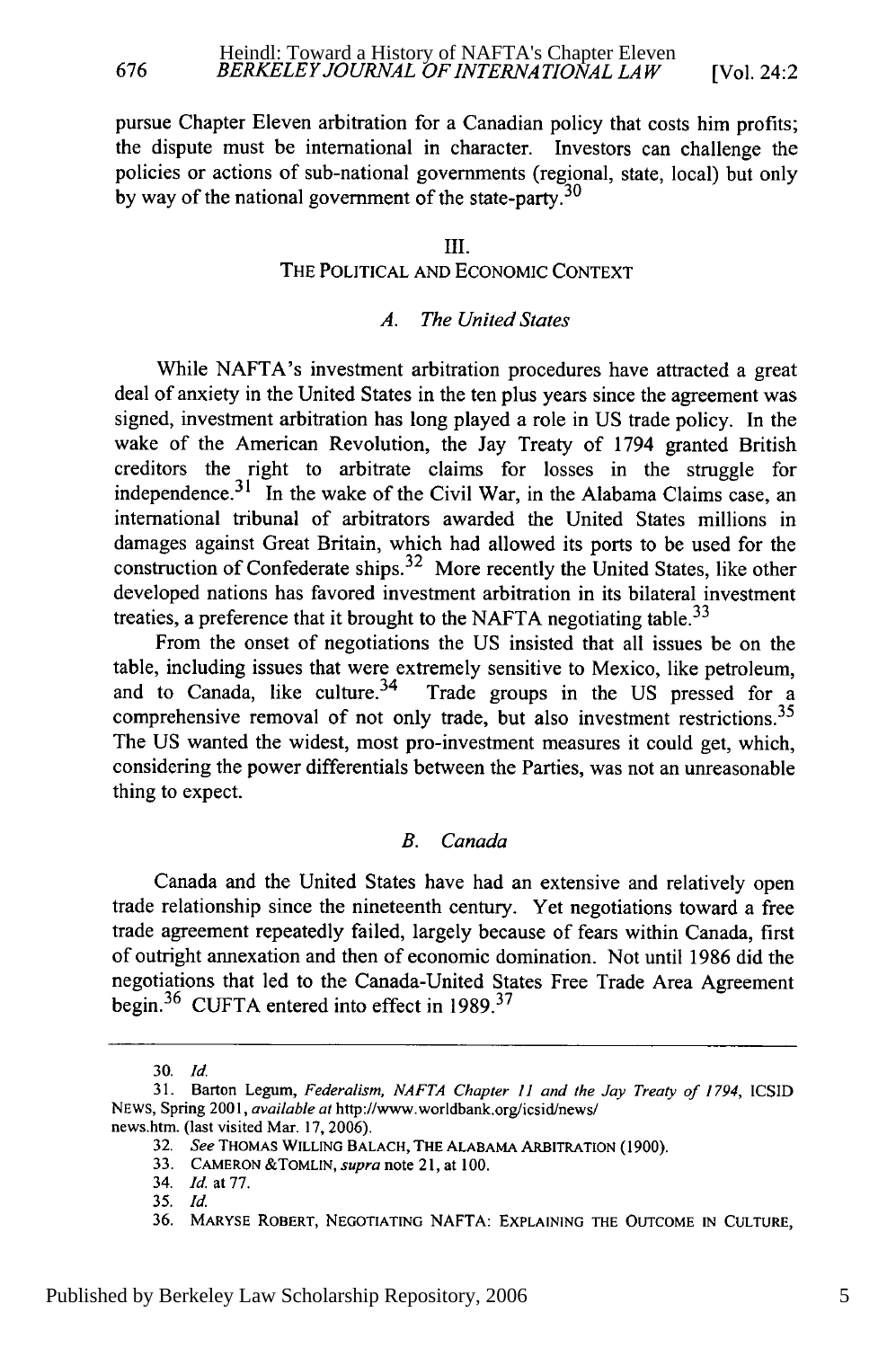Investment was a central interest of the US in pursuing CUFTA. The Trudeau administration had alienated the US in the 1970's with its nationalist economic policies which limited the level of foreign investment in Canada, including the creation of the Foreign Investment Review Agency in 1973.<sup>38</sup> During the CUFTA negotiations, Canada resisted the strong investment discipline that the US tried to impose, and the final agreement is less demanding than the US wished. It is less favorable than the BITs that the US has signed with other countries.<sup>39</sup>

Canada's involvement in what would become the NAFTA discussions only began after the United States and Mexico formally announced their intention to pursue a bilateral trade agreement; and only after President Bush began the fast track process with Congress. 40 The appeal of entering NAFTA for Canada, despite the existence of CUFTA, included participation in the setting of rules which might lead to the movement of American industries in Canada to Mexico.<sup>41</sup>

Mexico's decision to negotiate a free trade agreement with the US put the Canadians in a difficult situation. Historically, Canadian trade and investment relations with Mexico specifically, and Latin America more generally, was minimal.<sup>42</sup> There was little indication that Mexico would pose an immediate threat to Canada's place in US markets, but over the long term this could easily change. 43 Canada had little incentive to seek an agreement with Mexico. At the same time, Canada had just finished negotiating a trade agreement with the United States that had been controversial at home.<sup>44</sup> However, in order to protect its interests in the North American market, Canada was compelled to protect its m

Canada was also concerned that a US-Mexico agreement would result in a hub and spoke trade model in North America with Mexico potentially getting preferential treatment and better market access than Canada had in CUFTA.<sup>46</sup> At the same time, if the US had trade agreements with both Canada and Mexico, this might make it more attractive than Canada for investors seeking access to a continental market. 47 Perhaps a multilateral agreement further offered a greater sense of equity over the hub and spoke quality of two separate bilateral agreements between two smaller economies and one economic powerhouse.

In negotiations, Canada would seek to preserve its position and potentially

- 45. Id.
- 46. Id.
- 47. Id.

TEXTILES, AuTos, **AND** PHARMACEUTICALs **23 (2000).**

<sup>37.</sup> *Id.*

<sup>38.</sup> **CAMERON & TOMLIN,** *supra* note 21, at 100-01.

**<sup>39.</sup>** *Id.*

<sup>40.</sup> ROBERT, *supra* note **36,** at 29-30.

<sup>41.</sup> **CAMERON** &TOMLIN, *supra* note 21, at *65.*

<sup>42.</sup> *Id.* at 63.

<sup>43.</sup> *Id.* at 64.

<sup>44.</sup> *Id.*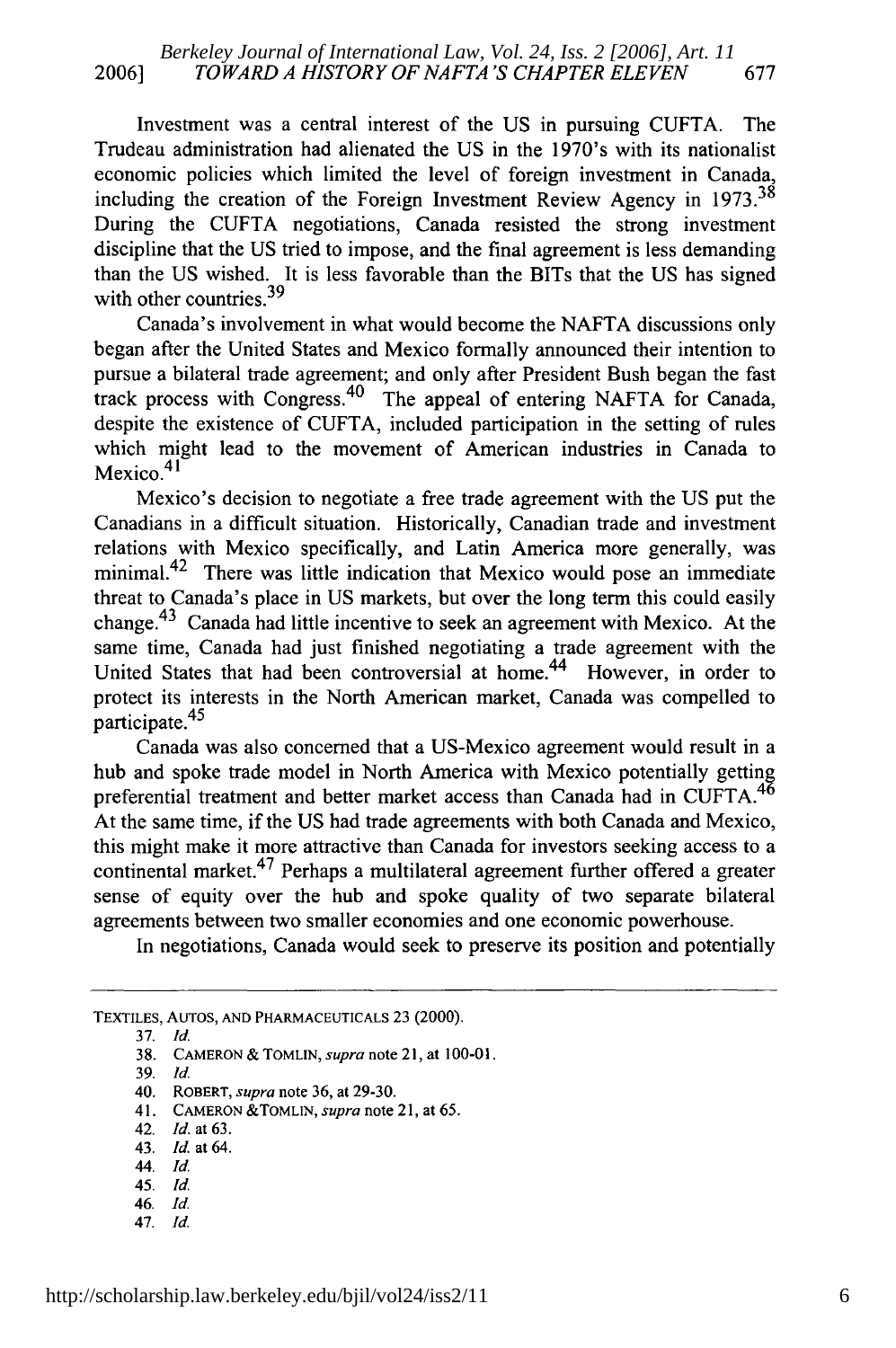to improve the resultant free trade agreement. At the same time, it was intent on keeping the US from getting through the back door of NAFTA what it had failed to get in the front door CUFTA.<sup>48</sup>

#### *C. Mexico*

Mexico has been perceived, especially by NAFTA's critics, as the odd man out in the NAFTA negotiations.<sup>49</sup> Its political and economic situation as well as its status as a developing nation meant that while it had a good deal to gain from the establishment of a free trade zone, it also had much of great significance to lose. Mexico's identity as a nation was deeply implicated in its economic organization, which, as negotiations began, was far more closed than that of either Canada or the United States.<sup>50</sup>

The Mexican Constitution, established in 1917, was the product of revolution, and its progressive, even radical character reflects this fact.<sup>51</sup> Both revolution and constitution aimed to remedy the fact that, by the early  $20<sup>th</sup>$ century, the vast majority of Mexico's land and natural resources were owned by a few families, by the Roman Catholic Church, and by foreigners.  $52$ Landholding and agriculture were essentially feudal in nature. Article 27 of the Constitution addressed the desire of victorious revolutionaries for land reform by authorizing expropriation to achieve a more equitable distribution of land. Article 27, includes the so-called "Calvo Clause." The Calvo clause establishes that no foreigner can have more rights than a Mexican, including rights of protection against expropriation.<sup>53</sup>

The Constitution of 1917 gave all underground resources to the state, and the Calvo clause required that foreign investors, who had dominated national industry and commerce, to promise not to seek the protection of their home governments. 54 In 1938 President Cardenas' nationalization of the oil and natural gas industry, creating PEMEX, a state monopoly, was seen by many Mexicans as an extension of the revolution; a declaration of economic independence from foreign powers.<sup>55</sup>

The Mexican political system is centered on a strong executive. At the time of NAFTA's negotiation, Mexico's government had been in the hands of the Partido Revolucionario Institucional ("PRI") or its forebears since the Revolution.<sup>56</sup> The PRI found a solid base among the subsistence farmers, union

678

55. *Id.*

<sup>48.</sup> **Id.** at **100-01.**

<sup>49.</sup> **Id.** at **51.**

<sup>50.</sup> Id.

<sup>51.</sup> FOLSoM ET. AL., *supra* note 8, at 26.

<sup>52.</sup> **Id.**

<sup>53.</sup> *Id.;.see also* CARLOS **CALVO, LE** DROIT **INTERNATIONAL THEORETIQUE ET PRATIQUE (1896);** Kurt Lipstein, *The Place of the Calvo Clause in International Law,* 22 BRIT Y.B. INT'L L 130 (1945).

<sup>54.</sup> FOLSoM ET. **AL.,** supra note **8,** at 26.

<sup>56.</sup> *Id.* at 27.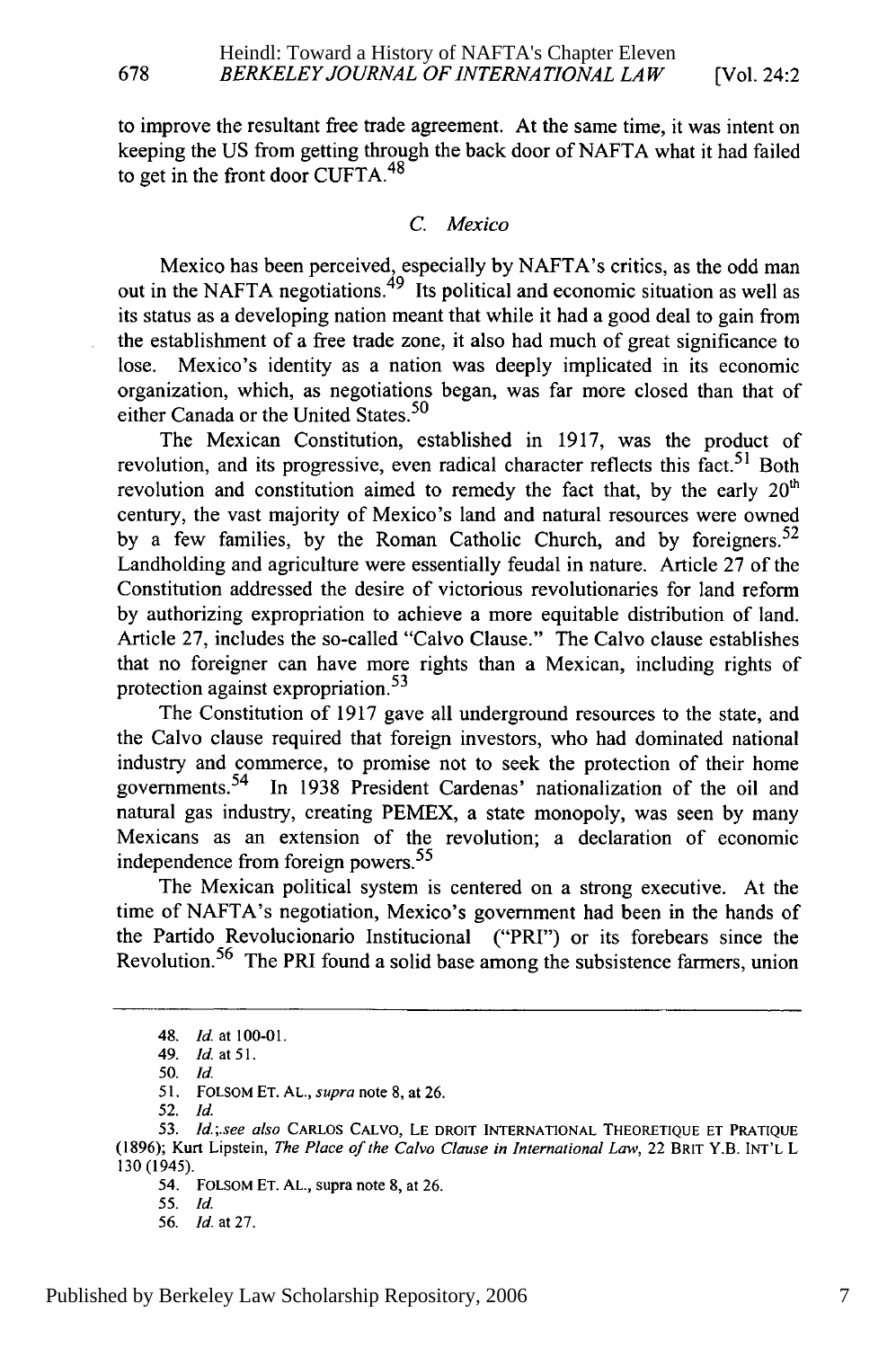laborers, and state employees who had supported it for over fifty years.<sup>57</sup> During the seventies Mexico benefited greatly from high oil prices. At the same time, perhaps as a result, the government engaged in reckless spending. Corruption, always a problem in Mexico, became rampant. Even as the national debt grew, the country became more hostile to foreign investment. Mexico moved further towards a centralized command and control economy.<sup>58</sup> In 1982, President Portillo nationalized the banks and devalued the peso.<sup>59</sup>

President Portillo's successor, Miguel de la Madrid, inherited an economic crisis. One of the new generation "technocrat" PRI politicians, he began to address corruption, brought Mexico into GATT (1986), and pursued limited market reforms.<sup>60</sup> Presidents Salinas (1988-1994) and Zedillo (1994-2000), also PRI candidates, continued in the same vein, pursuing a policy of privatization and movement toward a free market economy.<sup>61</sup>

On trade, the technocrats were not only willing, but also anxious to attract foreign investment. In order to pay its external debts and expand its economy, Mexico needed to liberalize trade, and the technocrats were ready to accept hard discipline in an investment agreement.<sup>62</sup> At the same time, Mexican officials were aware that such a move would likely be controversial at home, and that some things, such as the state monopoly on petroleum, would not be negotiable.<sup>63</sup>

#### IV.

#### THE **NEGOTIATIONS AND** THE DRAFTS

Negotiations on NAFTA began in June 1991 in Toronto. They would close at the Watergate in Washington, D.C. in August of 1992. The negotiations included nineteen working groups organized under six major negotiating areas: market access, trade rules, services, investment, intellectual property, and dispute settlement.<sup>64</sup> One negotiator for each country headed each group. The Chief Negotiators, Julius Katz (US), Herminio Blanco Medoza (Mexico) and John Weeks (Canada) met regularly to discuss the most contentious issues.<sup>65</sup> During the negotiating period there were also seven ministerial meetings in which the progress of negotiations was reviewed and pressure applied to keep things moving forward. In addition to the government negotiators, there was a bevy of advisory committees from the private sector, including business, labor,

- 62. CAMERON & TOMLIN, *supra* note 21, at 100-01.
- 63. *Id.*
- 64. ROBERT, *supra* note 36, at 36-37.
- 65. *Id.* at 37.

<sup>57.</sup> Id. at 28.

*<sup>58.</sup>* Id. at 27-28. *59.* Jose Lopez Portillo, *President when Mexico's Default Set Off Debt Crisis, Dies at 83,* N.Y. TIMES, Feb. 18, 2004, *available at* http://www.latinamericanstudies.org/mexico/portilloobituary.htm (last visited Mar. 17, 2006).

<sup>60.</sup> Robert, *supra* note 36, at 26.

<sup>61.</sup> *Id*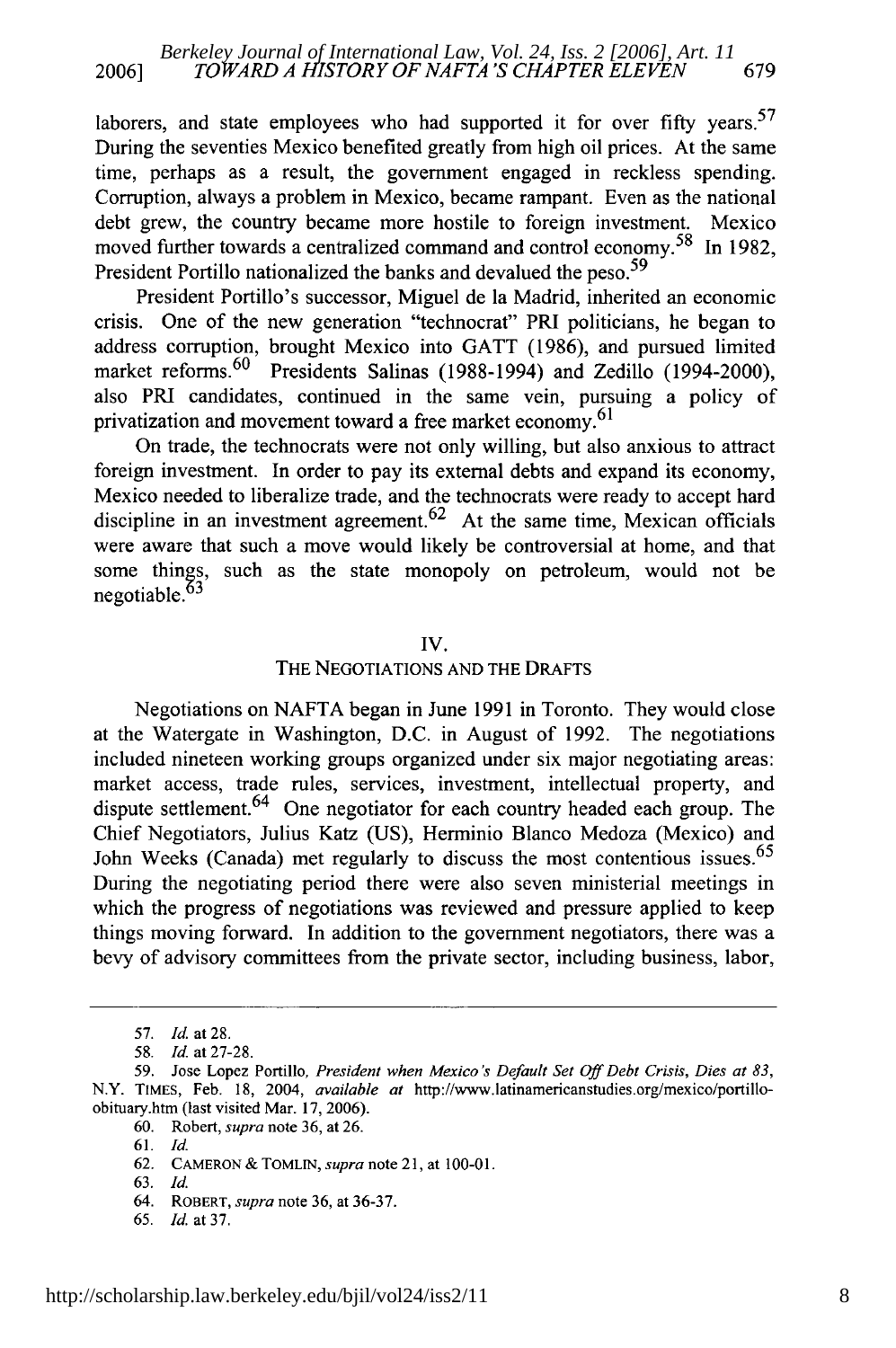and academic representatives from each country.

Though negotiations officially started in June, the real bargaining began in October, when the first tariff offers were exchanged. At the end of October, after the third ministerial meeting at Zacatecas, Mexico, drafting began.<sup>66</sup> By December 1991 lawyers had put together a draft text with initial proposals.<sup>67</sup> On December **<sup>1</sup> 3th** and 14th, Presidents Salinas and Bush met at Camp David and pressed the negotiations, announcing publicly that they were committed to a free trade agreement.  $68$  In January at Georgetown, Washington, D.C., the working groups worked on producing the first bracketed composite text in which the preferred elements and language of each country were arranged next to each other.  $69$ 

Despite pressure from the three ministers, momentum seemed to be flagging until the pivotal four day session in Dallas, beginning on February  $17<sup>th</sup>$ . Referred to as the "Dallas Jamboree," this meeting was aimed at resolving those areas where the negotiators seemed closest to agreement.<sup>70</sup> The Dallas meeting marked a turning point, but the Dallas composite (which was leaked to the press) did not address major areas like energy and autos.<sup>71</sup> It also still included 1,200 brackets, each containing the preferred (sometimes conflicting) text of the three  $p$ arties.<sup>72</sup>

The momentum established in Dallas did not endure very long. By July, President Bush's declaration that negotiations were in the "ninth inning" was belied by major differences and increasing frustration among the negotiators.<sup>73</sup> Only on August  $12<sup>th</sup>$ , after a final, extended (and acrimonious) push at the Watergate Hotel, did consensus form as to the most controversial terms of the agreement.<sup>74</sup>

In the area of investment, the issues at stake in negotiation were various and contentious. Generally, Canada wanted to keep Chapter 11 as close to CUFTA provisions as possible. Early bracketed texts were dominated by Canadian exceptions and limiting clarifications. The US was interested in expanding even beyond the measures included in its maximalist bilateral agreements, and insisted from the beginning on starting from scratch, rather than building on CUFTA.<sup>75</sup> Canada wanted especially to maintain the right to review certain foreign investments present in CUFTA.<sup>76</sup> The United States was

71. Id.

76. *Id.* at 100.

<sup>66.</sup> *Id.*

<sup>67.</sup> *Id.* at 38.

<sup>68.</sup> *Id.*

<sup>69.</sup> *Id.*

<sup>70.</sup> *Id.* at 39. Competing text presented by each party was included in most of the negotiating drafts within brackets, and usually marked with an abbreviation denoting the state party that had suggested the language presented.

<sup>72.</sup> Id.

<sup>73.</sup> CAMERON & TOMLIN, supra note 21, at 174.

<sup>74.</sup> **Id.**

<sup>75.</sup> *Id.* at 77, 100.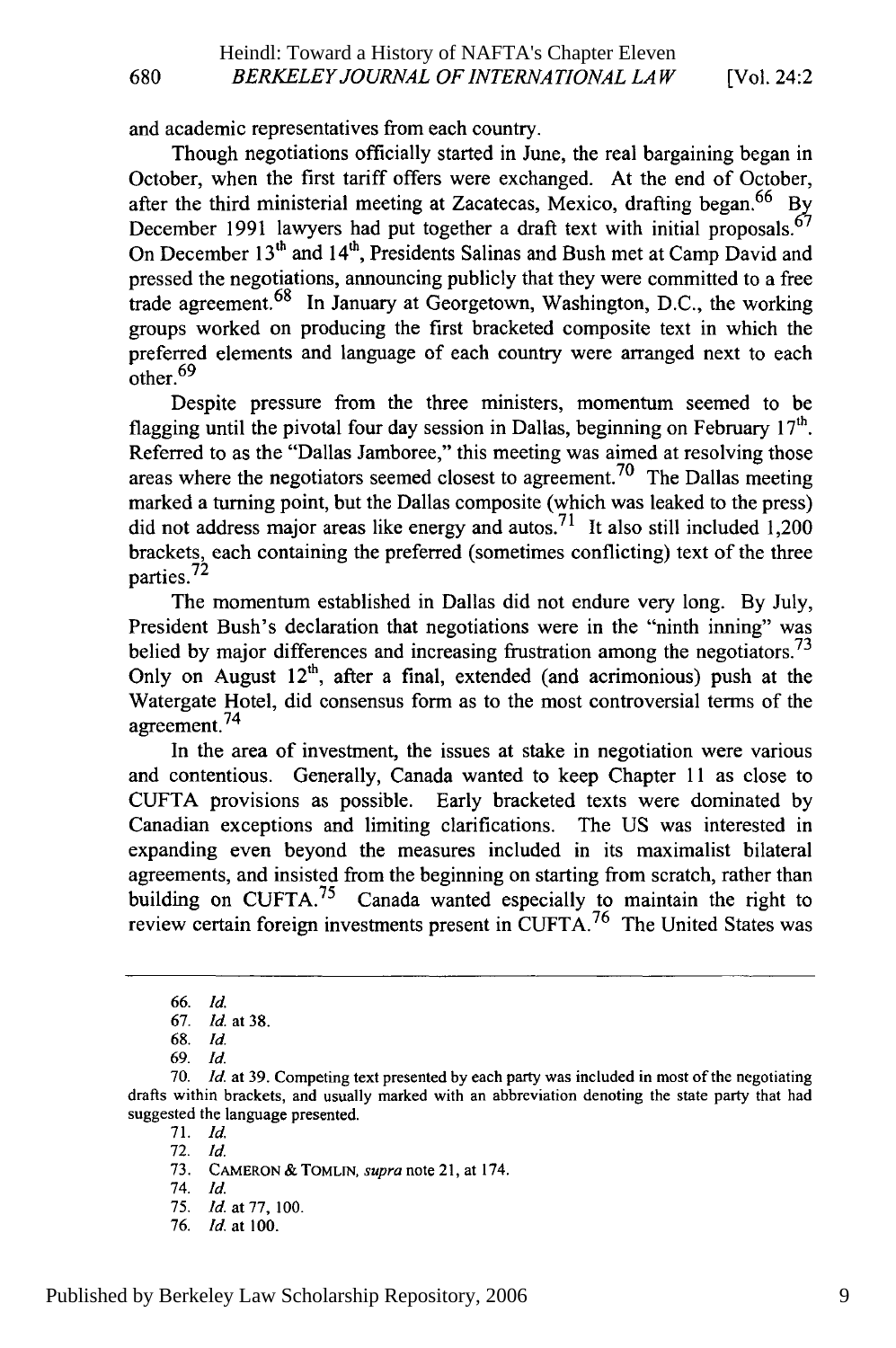hoping to avoid such a provision in NAFTA.<sup>77</sup>

Compensation for expropriation was a particularly fraught issue for Mexico. Typically, bilateral trade agreements negotiated by the US contain a clause insisting that in the event of expropriation, compensation must be "prompt, adequate, and effective."  $^{78}$  This was the specific language with which the United States had opposed Mexico's expropriation of American interests in the Mexican petroleum industry in 1938.<sup>79</sup> This language was bound to be problematic for Mexico. At the same time, the United States insisted on including provisions establishing a cause of action for individual investors against member states and a mandatory arbitration procedure. Arbitration of course had a very different historical valence for developing countries such as Mexico, who had suffered under unfair and colonialist arbitration treaties, as is evinced by the inclusion of the Calvo Clause in Mexico's constitution. At the same time, in its eagerness for foreign investment, Mexico was willing to deal. Even more fundamental to the achievement of consensus was the definition of investment in the chapter. The United States wanted the broadest possible definition of both investment and expropriation.

Surprisingly, as negotiations went forward Mexico and the US became closer. Both wanted very limited restraints on investment, although for different reasons. According to a Mexican negotiator, Canada was a more reluctant player throughout: "Mexico was closer to the US than Canada. We wanted more discipline than Canada. Canada based its position on the Canada-USA FTA, which for us had little substance. Canada was more afraid of foreign investment. What Mexico wanted was more foreign investment and, while the constitution created limits, Mexico was open to strong disciplines."80

At the February Dallas meeting, Mexico's openness to "strong disciplines" and Canada's ambivalence became more pronounced. It was here that Mexico agreed both to arbitration between states and individual investors and to rules regarding expropriation. $81$  However, significant wrinkles remained to be ironed out between both Canada and Mexico. The United States pressed Canada on the issue of review of foreign investment, trying to reduce the scope of review allowed in CUFTA. CUFTA had allowed government review of direct acquisitions over CAN\$150 million.<sup>82</sup> Canada's economy was already heavily, some said too heavily, transnationalized, making the Canadians extremely reluctant to concede on this issue.<sup>83</sup>

That February, US negotiators continued to clash with Mexico on the sticky

- 81. *Id.* at 112.
- 82. **Id.**
- 83. *Id.*

<sup>77.</sup> *Id.*

<sup>78.</sup> See, for example, United States State Departments 2004 Model BIT, art. 6, available at http://www.state.gov/documents/organization/38710.pdf (last visited Mar. 17, 2006); see also NAFTA Chapter 11 draft, Jan 16, 1992 (Georgetown Composite), at 16.

<sup>79.</sup> FOLSOM ET. AL., supra note 8, at 26.

<sup>80.</sup> CAMERON **&** TOMLIN, *supra* note 21, at 101.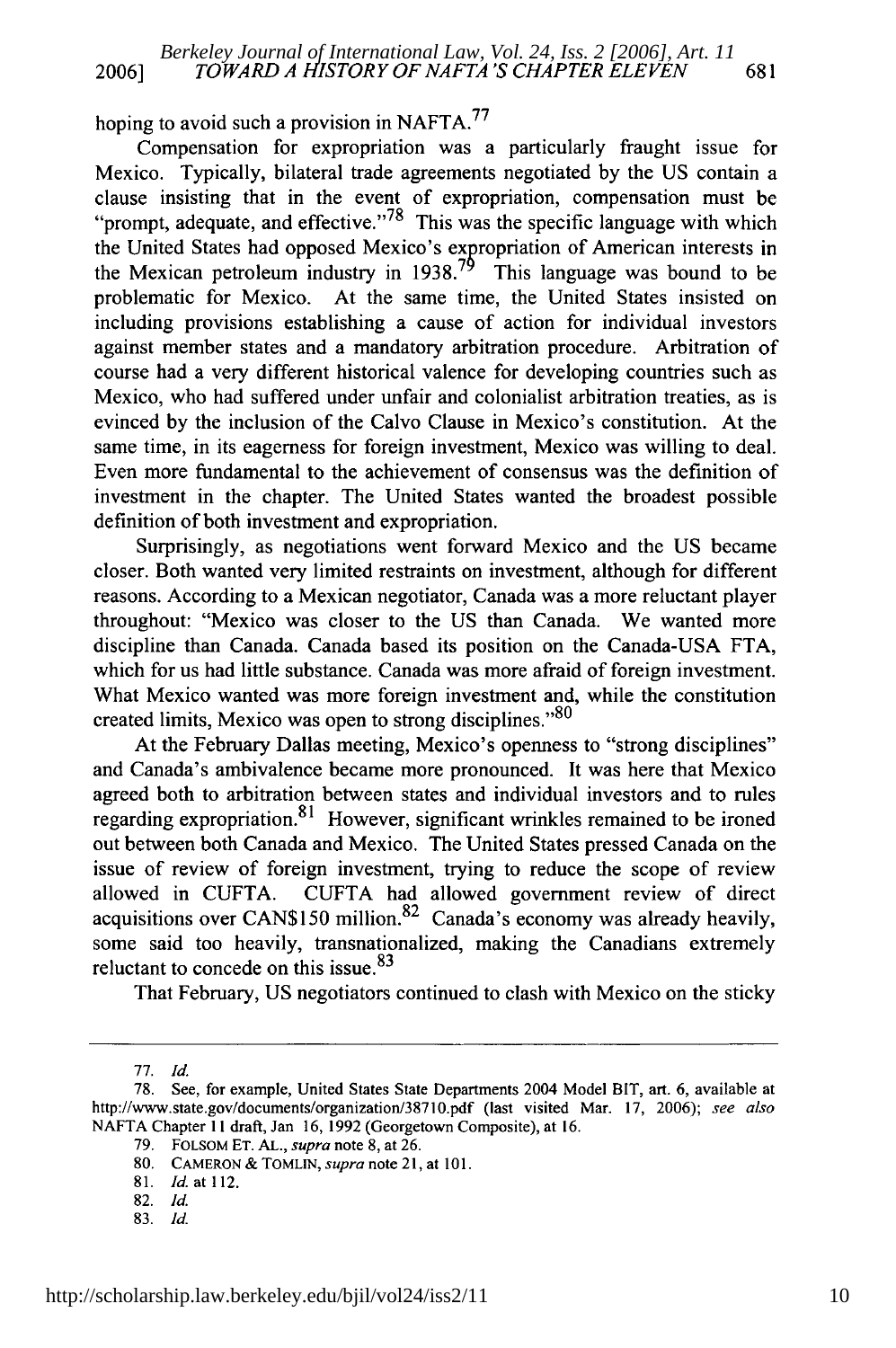[Vol. 24:2

issue of expropriation. Both the US and Mexico were sensitive on this issue. The Calvo Clause in Mexico's constitution allowed expropriation of foreign concerns in the service of the national interest. However, the United States' insistence on "prompt, adequate, and effective" compensation for expropriation was bound to raise hackles among the Mexican delegation.<sup>84</sup> Ultimately, words would prove immensely important. While the current Mexican administration was ready to make concessions, it needed less charged language. Eventually the Mexicans accepted the less historically charged term "fair market value" regarding compensation for expropriation. $85$  An anonymous negotiator described the results:

The trade off in Dallas was crafting a law that does not violate the Mexican constitution. We had to craft the expropriation language not using the words 'prompt, adequate and effective.' There are three paragraphs, and if you read them, you find that what they say is exactly those three words, but in substitute language.<sup>86</sup>

In addition to benefiting from a strong bargaining position, the US also used time to its advantage. The negotiation team from the US had made it known that it was in no hurry. This changed from the Dallas to the Watergate meeting. President Bush announced that he wanted to be able to sign the finished agreement before the presidential election.<sup>87</sup> By law, Bush had to wait 90 days after the conclusion of the negotiations before he could sign the agreement.<sup>88</sup> In order to meet the election-day deadline, negotiations had to be completed by August 5th.<sup>89</sup> Bush's insistence put new power into the hands of the beleaguered Canadians.

At this point, the investment negotiating group was being held back by the issue of right to review. The CUFTA allowed Canada to review direct acquisitions of more than CANS150 million. The US hoped to dispose of this provision in NAFTA. At the Watergate, US negotiators thought that they could get a Canadian concession on the right to review in return for maintaining the exception on cultural industries in CUFTA. The heavy protection in the film and entertainment sectors remained an obsession for Canada on which the US negotiators had compromised, to the great disappointment of the very vocal and powerful US entertainment industry.<sup>90</sup> The United States disparaged "Canadian culture" as an oxymoron, but ultimately was unable either to omit this exception

<sup>84.</sup> Id.

<sup>85.</sup> *See* NAFTA, Chapter 11 - Trilateral Negotiating Draft Texts, Initial Proposal Composite of December 1991, art. 405(1)(d), *available at* http://www.dfait-maeci.gc.ca/tna-nac/documents/01- December1991 .pdf. *Cf* NAFTA, Chapter 11 - Trilateral Negotiating Draft Texts, Composite of May 1, 1992, *available at* http://www.dfait-maeci.gc.ca/tna-nac/documents/08-May0 11992.pdf. (last visited Mar. 17, 2006).

<sup>86.</sup> CAMERON & TOMLIN, *supra* note 21, at 112.

<sup>87.</sup> Id. at **151.**

<sup>88.</sup> *Id.*

<sup>89.</sup> *Id.*

<sup>90.</sup> Id. at 174.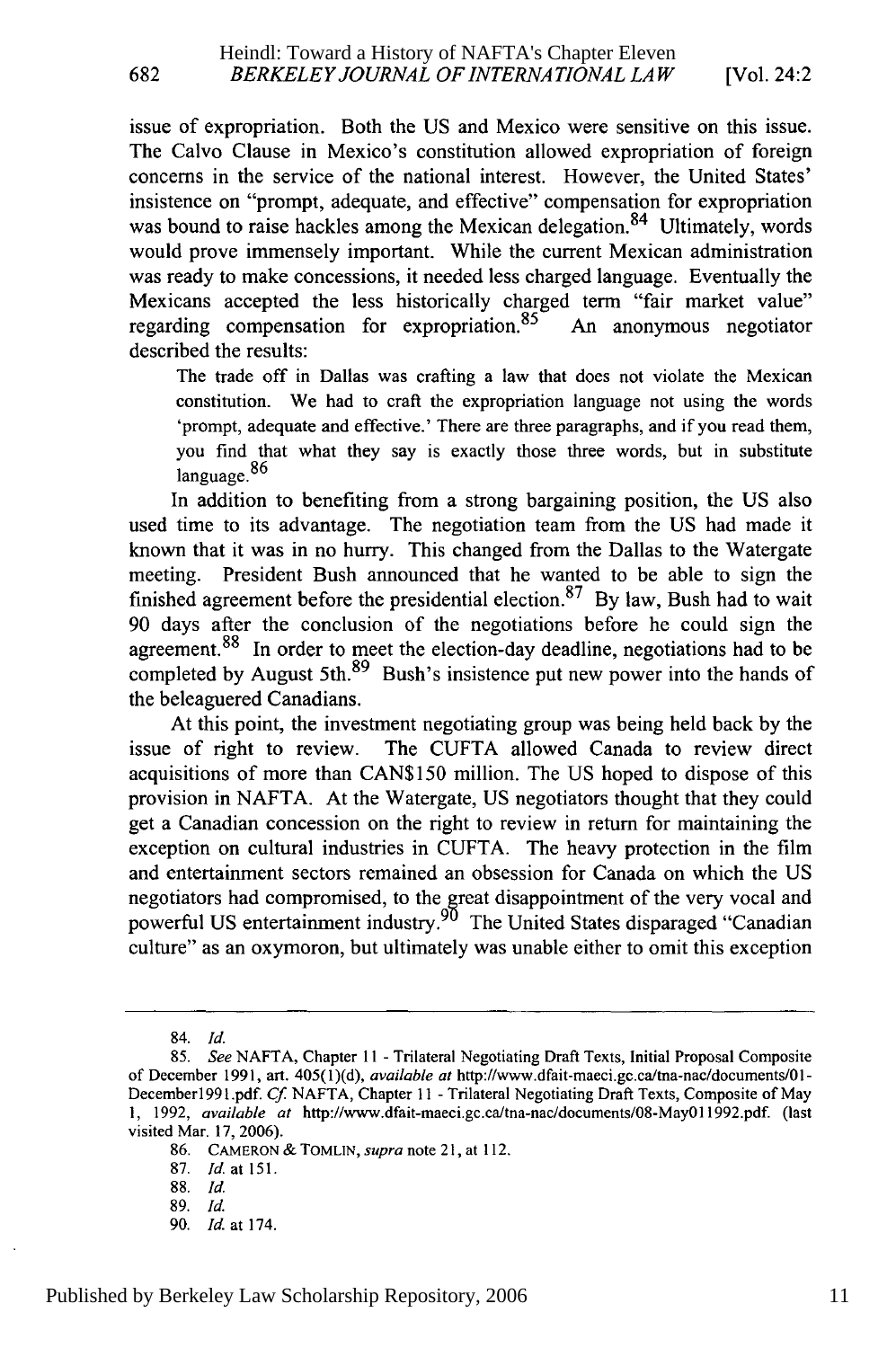or to leverage it as a means of overcoming the right to review in **CUFTA.<sup>9</sup> <sup>1</sup>** Canada remained unwilling to offer any quid pro quo for the culture concession it had already secured. When Mexico saw that Canada was unwilling to give up right of review, it refused to give up review as well. The United States was stymied. The final agreement allowed Canada its cultural exception and preserved some right of review, but not without a considerable bitterness on the part of American negotiators.  $92<sup>2</sup>$ 

**V.**

#### **RESULTS AND CONCERNS**

The terms of Chapter Eleven left a lot of room for interpretation, and continue to raise concern among party-states as well as non-governmental groups within party-states. The great irony of the implementation of Chapter Eleven is that contrary to expectations, it is not Mexico that has been subject to the most investor suits nor levied the most complaints, but Canada and the United States, Canadian and American investors have actually filed more claims in total against the two Northern members of NAFTA than against Mexico.<sup>93</sup> While arbitration has historically been used in blatantly unfair ways against developing nations, the tables have turned with Chapter Eleven, with some of as the most strident critiques cominghave come from the more developed host states who are newly that are concerned about their sovereignty.<sup>94</sup> Concerns continue to be raised about the definition of terms such as "fair and equitable treatment," what constitutes expropriation, and when administrative regulations give rise to a compensable taking.

NAFTA's combination of an investment treaty and a trade agreement led to compromises, especially in those areas where it looked as though Chapter Eleven might conflict with other aspects of the treaty or with issues of sovereipnty.95 The definition of investment is not as broad as the **US** had wished.<sup>96</sup> Furthermore, Chapter Eleven bows to other chapters in the treaty in part by narrowing the definition of investments to "investment means" rather than "investment includes." <sup>97</sup> In doing so, Chapter Eleven excludes from investment any loans made to state enterprises, as well as money claims arising from contracts for the sale of goods or services or the extension of commercial

**<sup>91.</sup>** *Id.*

**<sup>92.</sup> Id.**

**<sup>93.</sup>** Alvarez **&** Park, *supra* note **9,** at **370,** Appendix: Score Card of **NAFTA** Proceedings, 401-07. According to Alvarez and Park, as of **2003,** investors had filed seventeen claims against Canada and the United States (nine and eight respectively). Investors had filed 14 disputes (including the twice filed Waster Management claim) against Mexico.

<sup>94.</sup> *Id.*

**<sup>95.</sup>** Chapter **11,** for example bows to Chapter 14 on financial services. *See* **NAFTA,** *supra* note **1,** art. **1139;** *see also* Alvarez **&** Park, *supra* note **79,** at **393.**

**<sup>96.</sup>** Alvarez **&** Park, *supra* note **79,** at **389** (citing art. **1139).**

**<sup>97.</sup>** *Id.*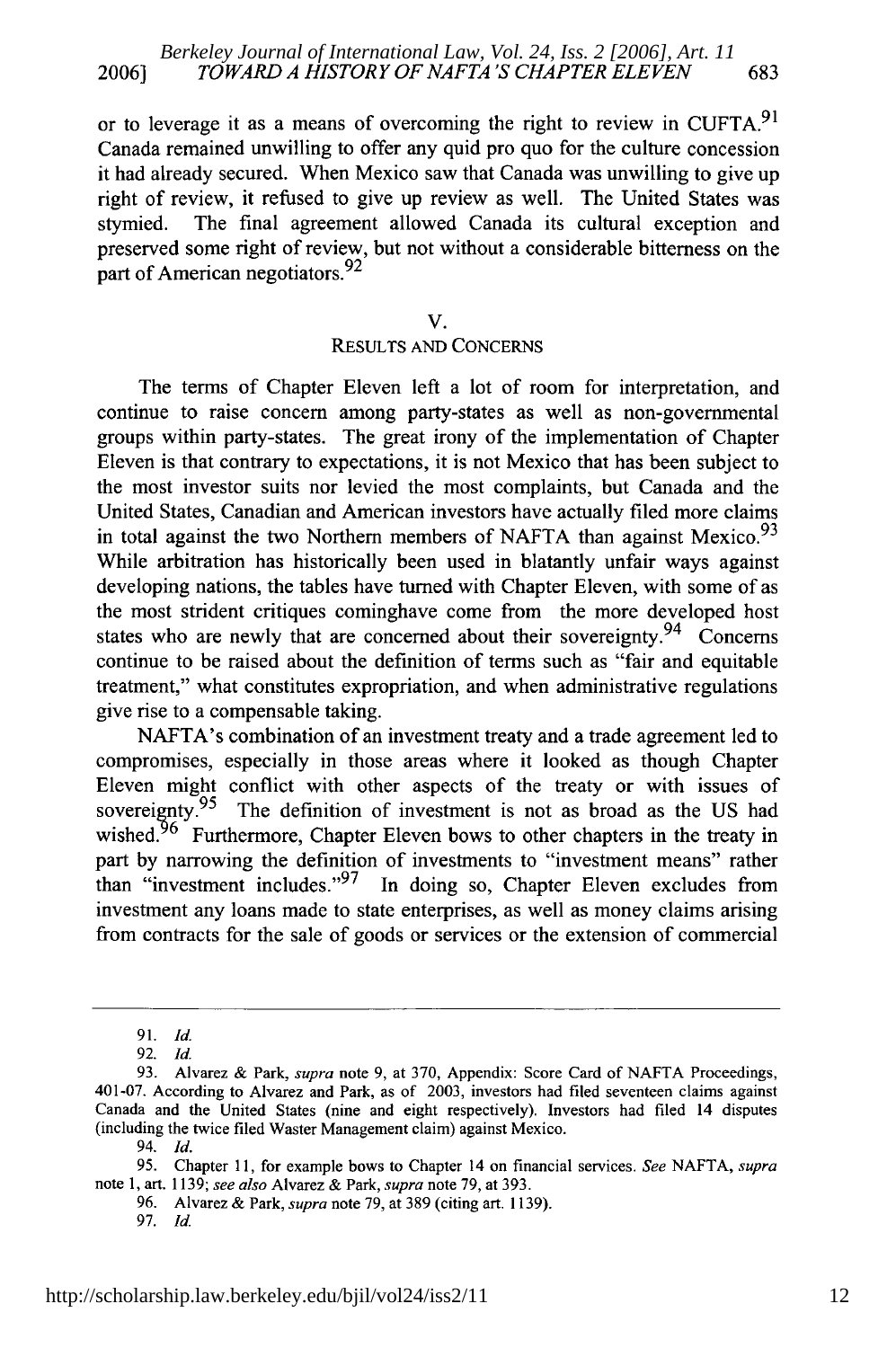credit.<sup>98</sup> Intellectual property rights can generally not be the subject of claim of expropriation, nor will non-discriminatory governmental measures of general application be considered expropriatory of a loan or debt security merely because they impose an increased cost that causes debtor default.<sup>99</sup>

Expropriation is also defined more narrowly than the United States would perhaps have desired. The result is a fairly wide area of exclusion or exception. Matters involving tax and finance are not susceptible to arbitration without the express permission of the state-party whose laws are implicated.<sup>100</sup> Taxation has often been used as a means of expropriation. At the same time the ability to tax is central to sovereignty, and taxation always possesses a certain element of expropriation. Who decides what constitutes valid taxation as an expression of sovereignty as opposed to what constitutes abusive and expropriatory taxation? Chapter Eleven assigns the determination to the fiscal administrations of the host and investor countries, in effect giving veto power to the state parties to block the arbitration of the investor's taxation based claim.<sup>101</sup>

Chapter Eleven established a negative deadlock procedure for investor disputes based upon taxation. An investor who wants to make a Chapter Eleven claim against a host state based on a taxation measure must at the time of advising the host state of its intention to arbitrate submit the tax measure to the appropriate fiscal authorities.<sup>102</sup> The investor may proceed to arbitration only if after six months of consideration, the authorities "do not agree to consider the issue or, having agreed to consider it, fail to agree that the measure is not an expropriation." $103$  The investor's country can protect the investor's right to arbitrate by refusing to join the joint veto. In this area at least, sovereignty concerns of the state parties seem to have won out over the wishes of investors for the broadest possible protections. The limited scale (as well as the awkward quality) of these exceptions, however, suggest that they are, as one US negotiator called them, mere "carve-outs," minor concessions granted on the way to negotiating an otherwise immensely broad agreement.<sup>104</sup>

Perhaps most important to the US negotiators and to investors was the dispute resolution system established by Chapter Eleven. Unfortunately, tracing the development of the negotiations in this area is particularly difficult. Few specific comments were offered by negotiators, and the drafts are ambiguous. In all the composite drafts and lawyers' revisions currently available, the US proposal (which is very close to that eventually adopted) dominates. Canadian and Mexican comments are limited to brief paragraphs. In early composites, Mexico includes two paragraphs insisting that investors either turn to their own

98. Id.

101. Id.

102. *Id.*

<sup>99.</sup> *Id.* (citing art. 1110(8)).

<sup>100.</sup> *Id* at 390 (citing art. 2103(6)).

<sup>103.</sup> Id.

<sup>104.</sup> Daniel M. Price, *Chapter 11- Private Party Vs. Government, Investor-State Dispute Settlement: Frankenstein or Safety Valve?,* 26 CAN.-U.S. L.J. 107, 109 (2000).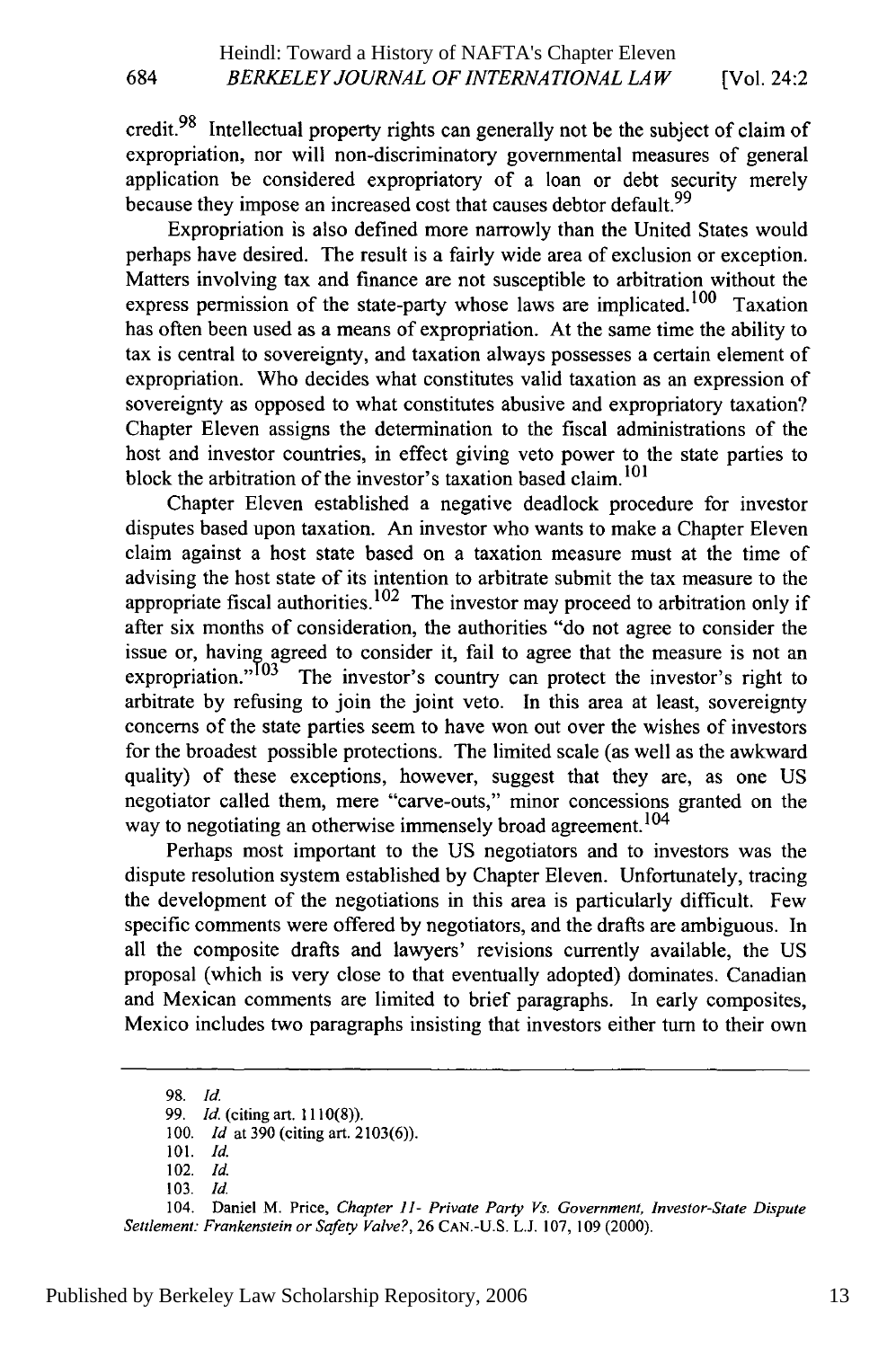state party as a proxy in investment disputes or that they seek relief in the domestic courts.<sup>105</sup> The Mexican article's assurance of "an impartial judicial system," would have been cold comfort to US negotiators and investors.<sup>106</sup> Canada's contribution to the draft is limited to the assertion of an exception for any decisions made under the Investment Canada Act.<sup>107</sup> In the composite draft of May 22, 1992, the Canadian and Mexican articles drop out, and the US version of the dispute settlement procedures is all that remains.  $108$  While Canada would eventually manage to keep the right of review for certain investments that it had under CUFTA, it appears that the US strategy of starting from scratch with a broad vision of strong investor rights and only conceding the minimal "carve outs" necessary to attain a deal, was largely successful. How it came to be successful is more unclear. Perhaps, as has been suggested by commentators, it is simply more evidence of the power differential between the parties, and Mexico's willingness to submit to "strong disciplines" in return for US investment dollars.<sup>109</sup>

#### VI.

#### **CONCLUSION**

Chapter Eleven continues to be both controversial and influential. It set a new, intensely pro-investor standard for investment protections in international trade treaties. At the same time, it has been a lightning rod for critics of globalization.<sup>110</sup> Negotiations for the FTAA, currently stalled, have suffered

MEX [Article: Dispute Settlement

**1.** (Definition of an investment dispute)

MEX [Article: Domestic Judicial Enforcement of the Rights of

Investors **1.** Each Party shall provide investors of the other Parties access to an impartial judicial system with authority to enforce the rights of investors established under this Agreement.]

106. Id.

108. NAFTA, Chapter 11 - Trilateral Negotiating Draft Texts, Composite of May 22, 1992, *available at* http://www.dfait-maeci.gc.ca/tna-nac/documents/I 0-May221992.pdf.

109. CAMERON& ToMLN, *supra* note 21, at 101.

110. Public Citizen, *supra* note 4; *see also* NOW: Bill Moyers Reports: Trading Democracy, transcript available at http://www,pbs.org/now/transcript\_tdfull.htm; Mary Bottari, NAFTA's

<sup>105.</sup> NAFTA, Chapter 11, Composite of May 13, 1992, *available at* http://www.dfaitmaeci.gc.ca/tna-nac/disp/trilateral neg-en.asp, setting forth the following:

<sup>2.</sup> In the event of an investment dispute, the investor may send written notice to the Party with which it has the dispute ("the host government"), setting forth the provision or provisions of this Chapter which it believes has been breached and the facts on which its assertion is based. The investor shall simultaneously send a copy of this written notice to the Party of which it is a national ("the home government"). The two Parties shall thereupon immediately refer the matter to dispute resolution under Chapter 23.]

<sup>107. &</sup>quot;Notwithstanding anything in the Agreement, the provisions of Part 6 shall not apply to any Decision by Canada following a review under the Investment Canada Act, with respect to whether or not to permit an acquisition that is subject to review." NAFTA, Chapter 11 - Trilateral Negotiating Draft Texts, Composite of January 16, 1992, *available at* http://www.dfaitmaeci.gc.ca/tna-nac/documents/02-Januaryl6l992.pdf. (last visited Mar. 17, 2006).